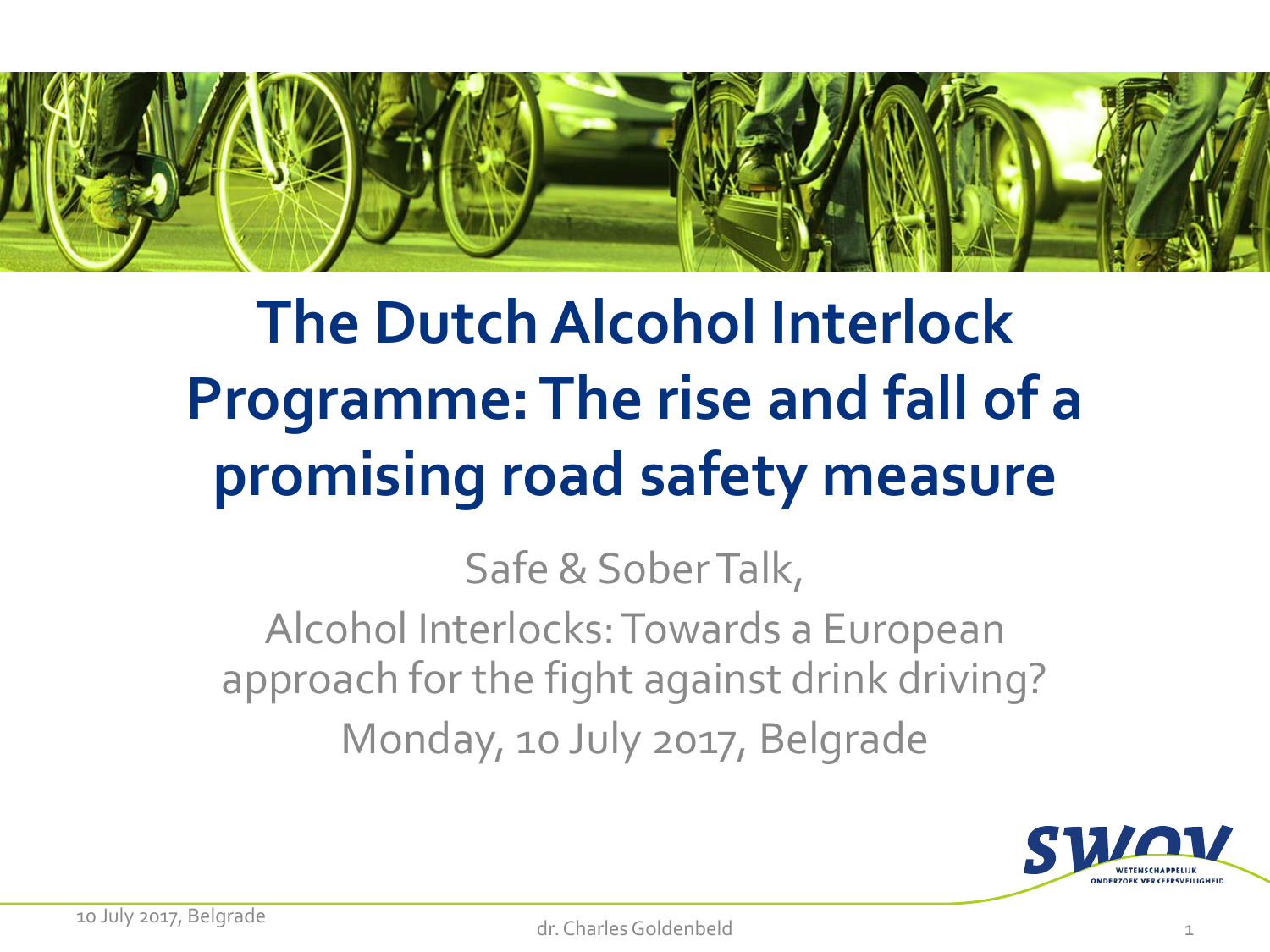#### **Content**

- Scope of the problem
- General knowledge and guidelines
- Preparation and characteristics Dutch AIP
- 2014 evaluation
- Waht went wrong?
- Lessons
- A look at the future

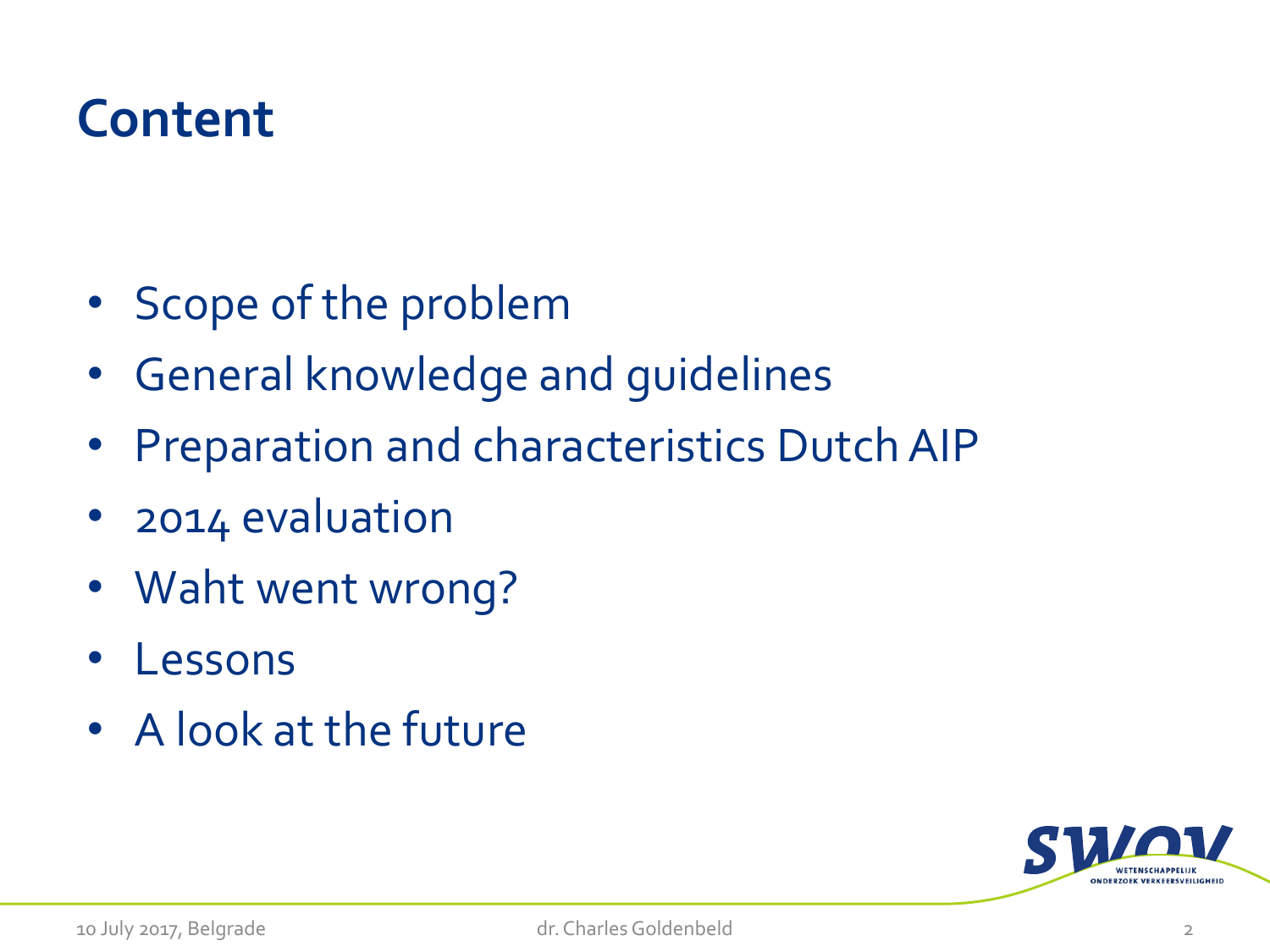### **Scope of the problem**

- Drink driving is a serious road safety issue
- A lot of measures have been taken in the past decades and this has led to a cultural shift: drink driving is not accepted any more.
- However, there is a group of heavy drinking offenders that are less affected by the traditional measures.
- The alcohol interlock programme (AIP) is an effective measure for this group of hardcore drink driving offenders.

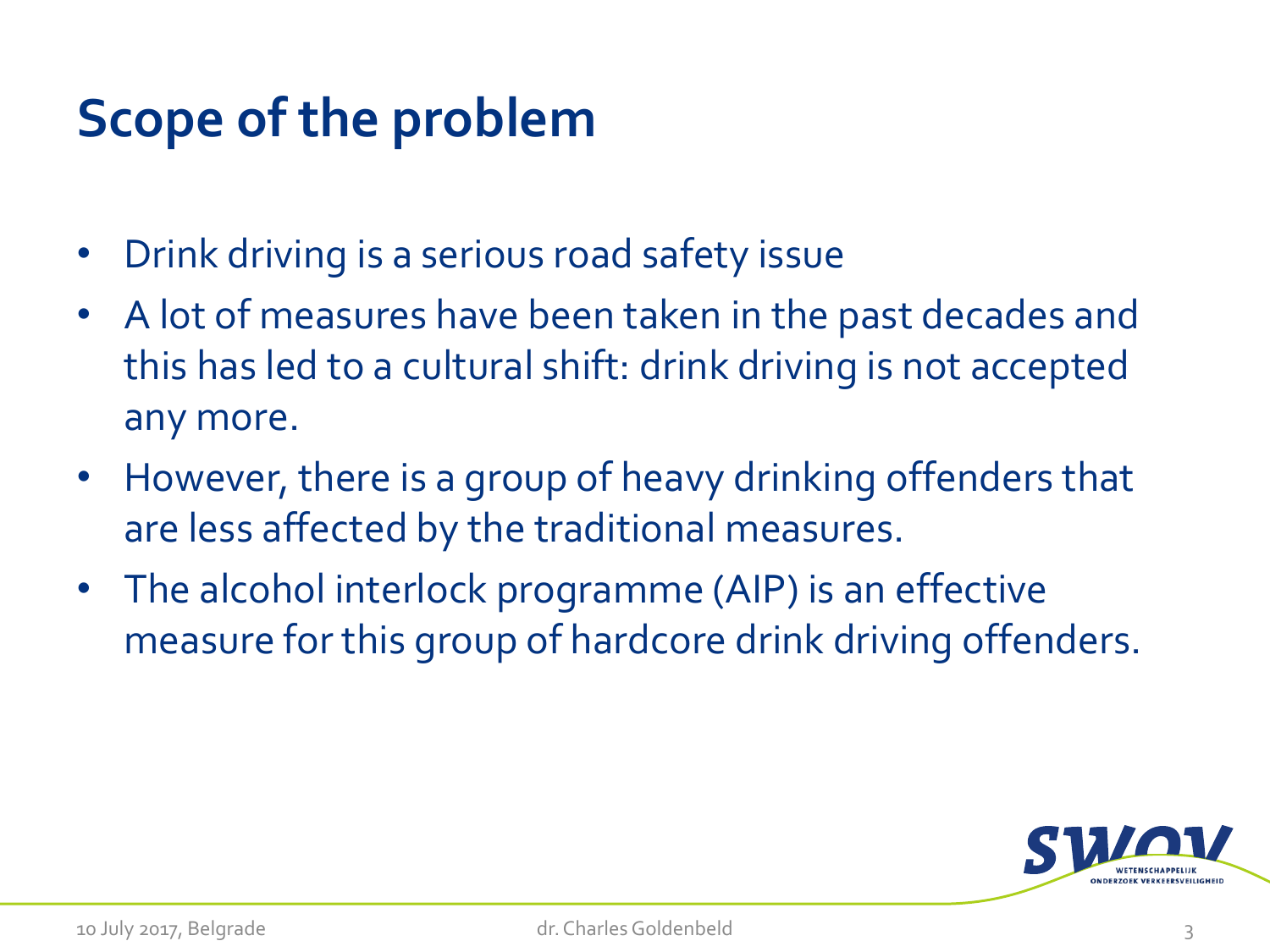# **Knowledge & guidelinesAIP**

- Practical guidelines exist on how to set up an AIP.
- Inclusion of rehabilitation elements and strong enforcement will increase AIP the effectiveness.
- It is important to start with a pilot before introduction and include an evaluation after introduction to adjust the programme where needed. This requires some kind of flexibility in the process.

**Houwing, S. (2016). Alcohol interlocks and drink dring rehabilitation in European Union. Best practice and guidelines for member states. ETSC, Brussels.** 

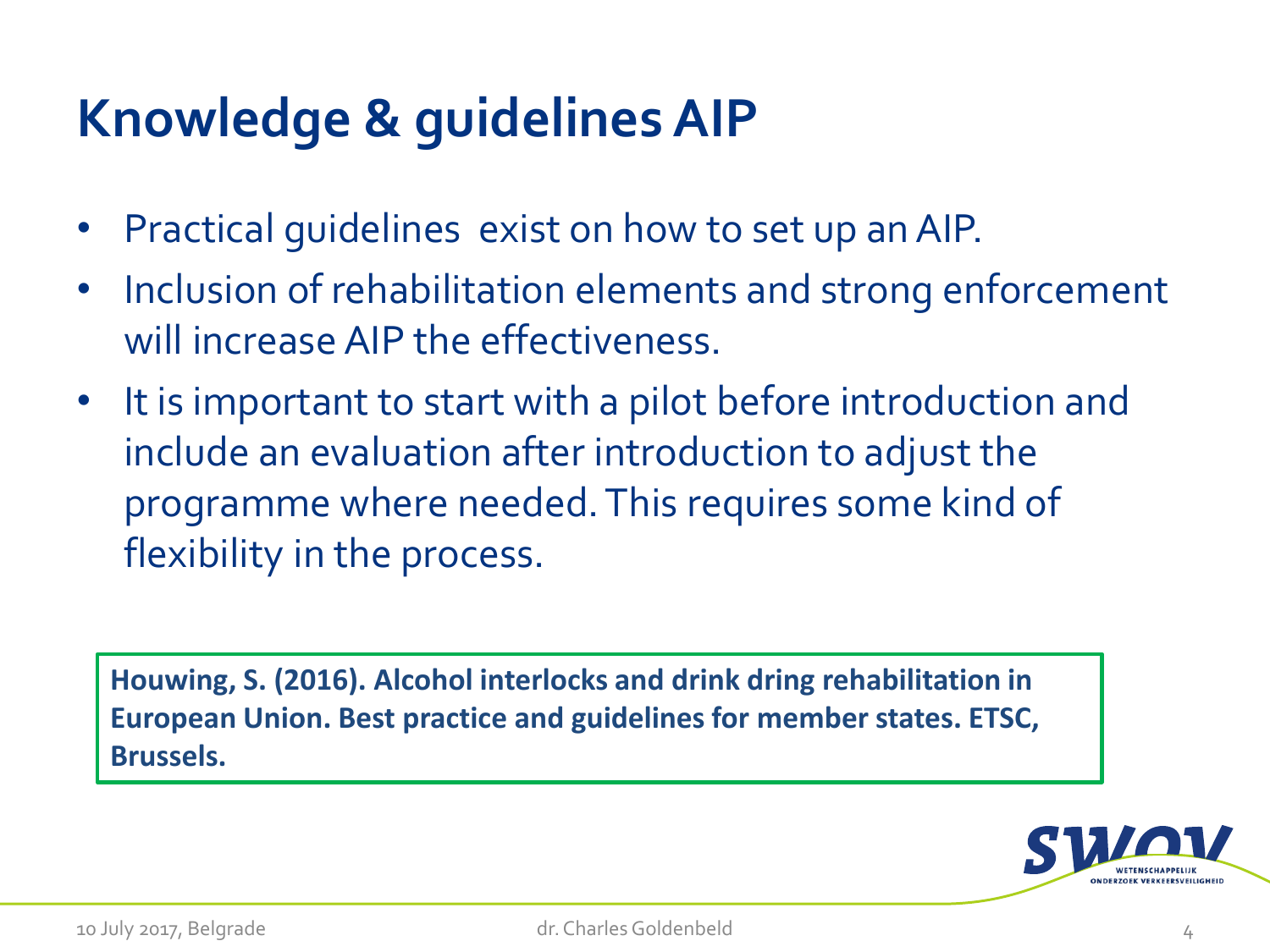# **Dutch experience: Preparing theAIP**

- Administrative law construction: Judges were not consulted
- No rehabiliation measure combined with AIP
- Ministry of Health left AIP working group
- Costs AIP mostly recouped from offenders (5000€)
- Context: Existing system of both administrative law and criminal law procedures for alcohol offenders

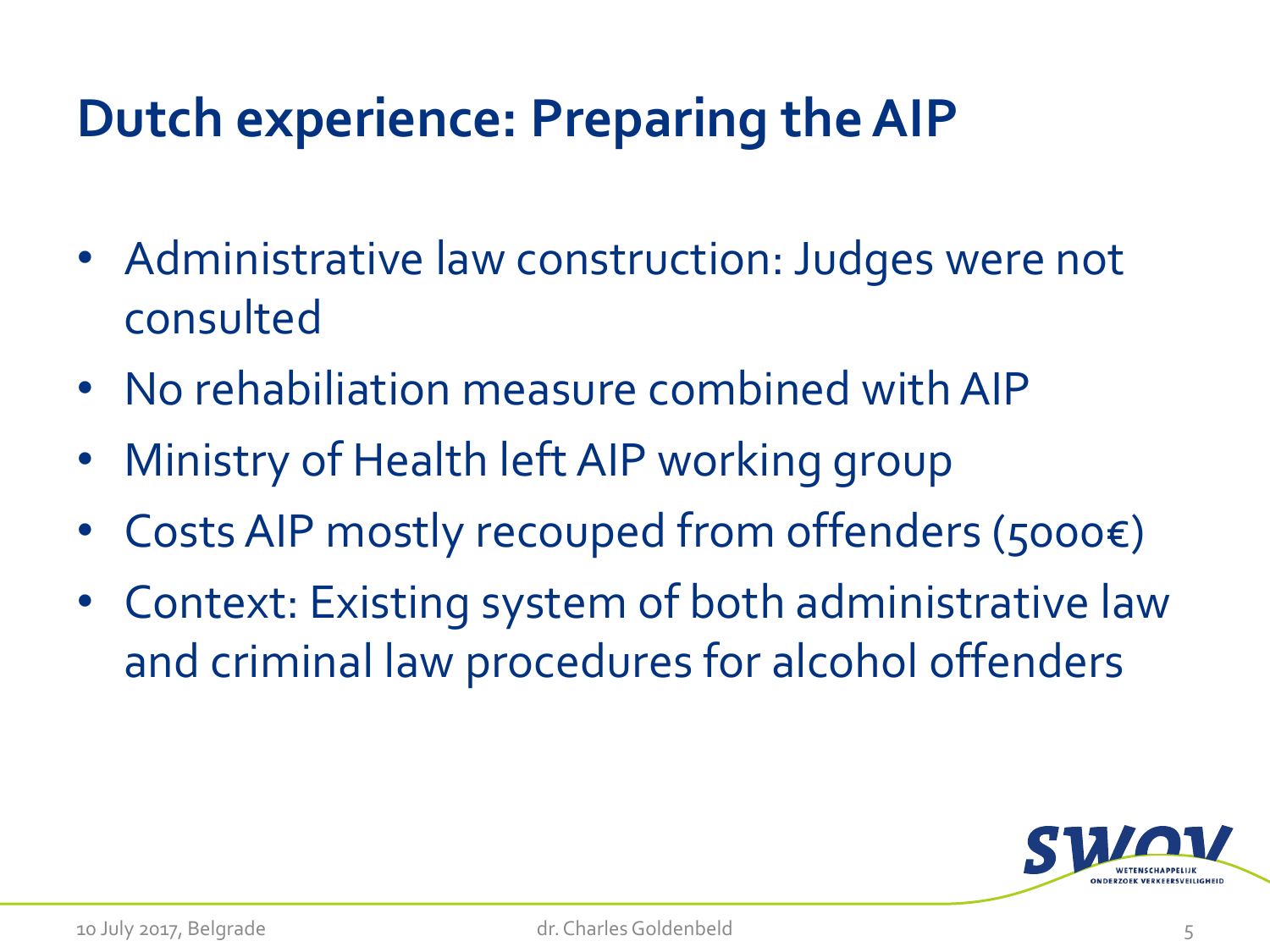### **Characteristics Dutch AIP**

- Introduced December 2011, under administrative law
- Choice: 5 year licence withdrawal or participation AIP
- Target group: first offenders BAC between 1.3-1.8 g/l and recidivists (second offence BAC limit  $\geq$  0.8 g/l.)
- Length program: 24 months.
- A fail test in the last 6 months of the programme led to 6 month extension
- Costs per individual participant: 5000 €

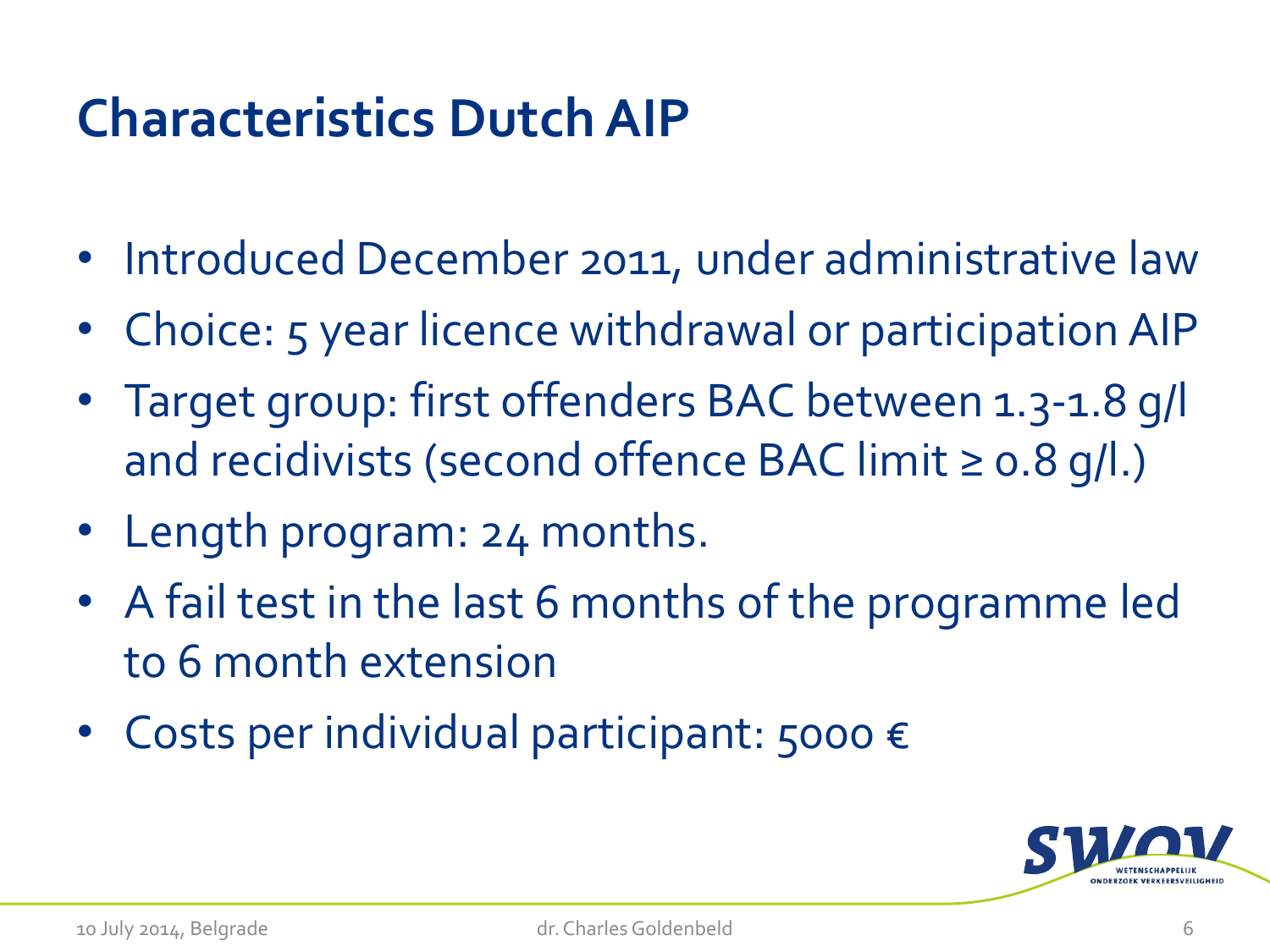#### **2014 evaluation**

- The evaluation on four elements:
	- participation rates;
	- the experience of the stakeholders;
	- the relationship of the AIP to criminal law;
	- the effects on road safety.
- Of the 10.500 offenders eligible for the AIP, 48% participated. 8% of the participants quit the AIP before it ended. Of the participants who started before July 2012, 86% finished the programme. 14% of the participants had their participation extended by 6 months.
- Most participants (75% or more) were satisfied with the motivational course and the use of the alcohol interlock device.
- In around 0.1% of cases, attempts of fraud or sabotage were detected.
- Recommendation to investigate coordination of administrative and criminal law procedures

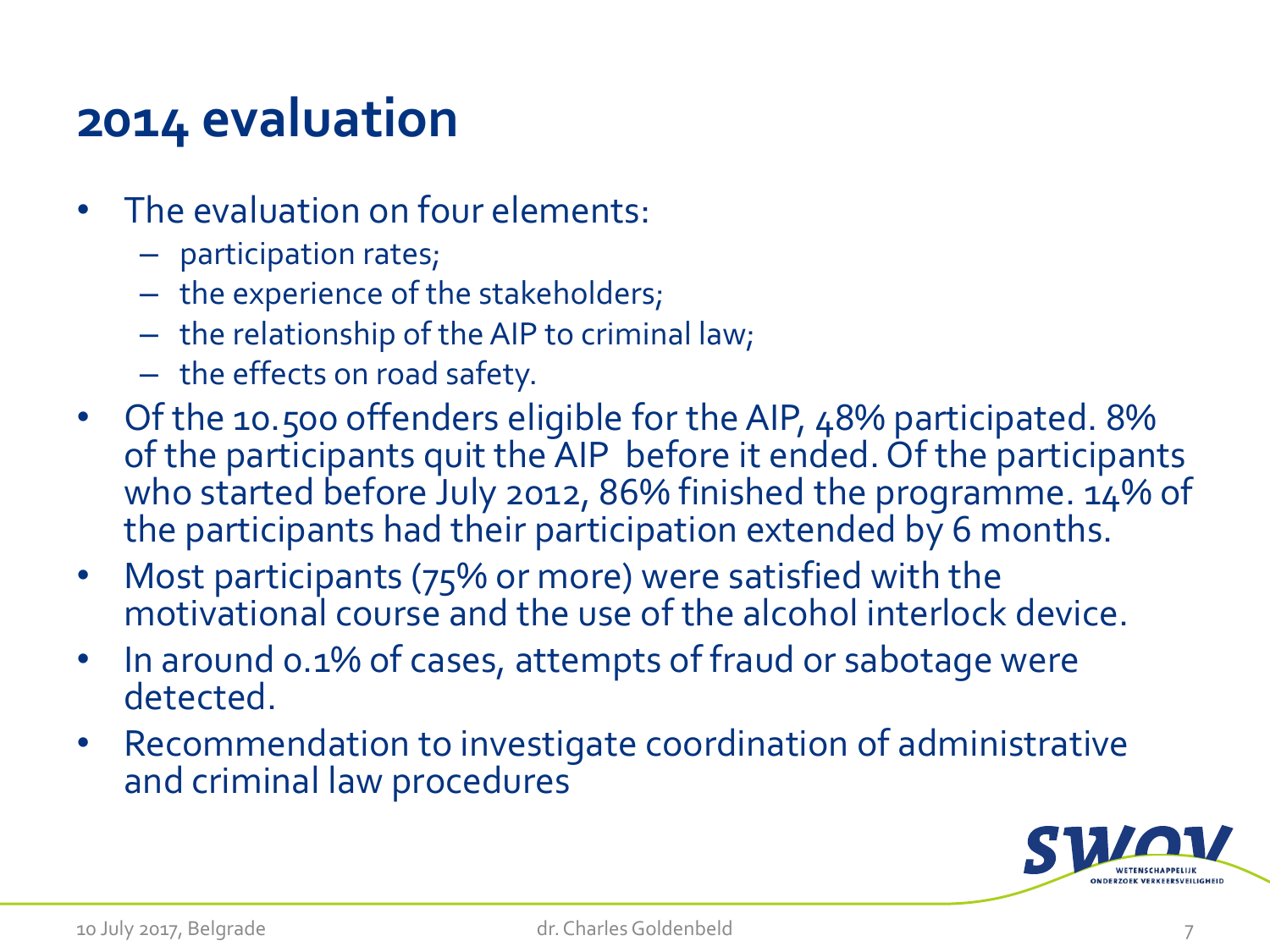#### **What-went-wrong-diagram**

*In blue: the friction points; in yellow/red: the negative outcomes*

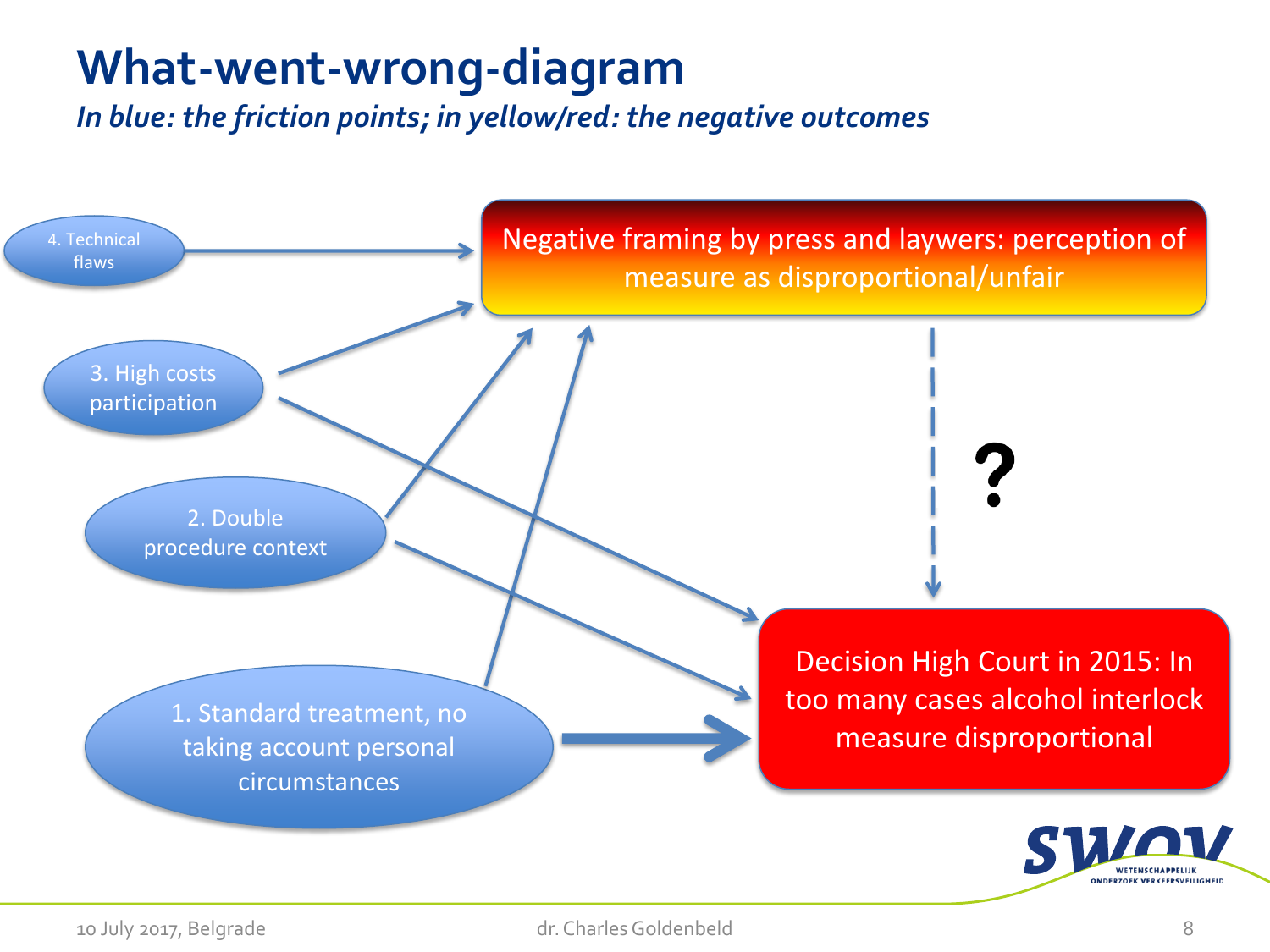### **Lessons of the Dutch AIP-experience?**

- Select all main stakeholders and keep them on board!
	- What if the stakeholders/representatives from the judicial power had been involved in the design phase of AIP? What if they have had the possibility to look at the design and stress their concerns in advance?
	- What if the Ministry of Health was kept on board?
- Positive framing of measure!
	- What if the programme would be more promoted as a rehabilitation possibility instead of a punishment?
	- -What if politicians and press knew more about the issues and the programmes?
	- What if drivers knew more about the programme in advance?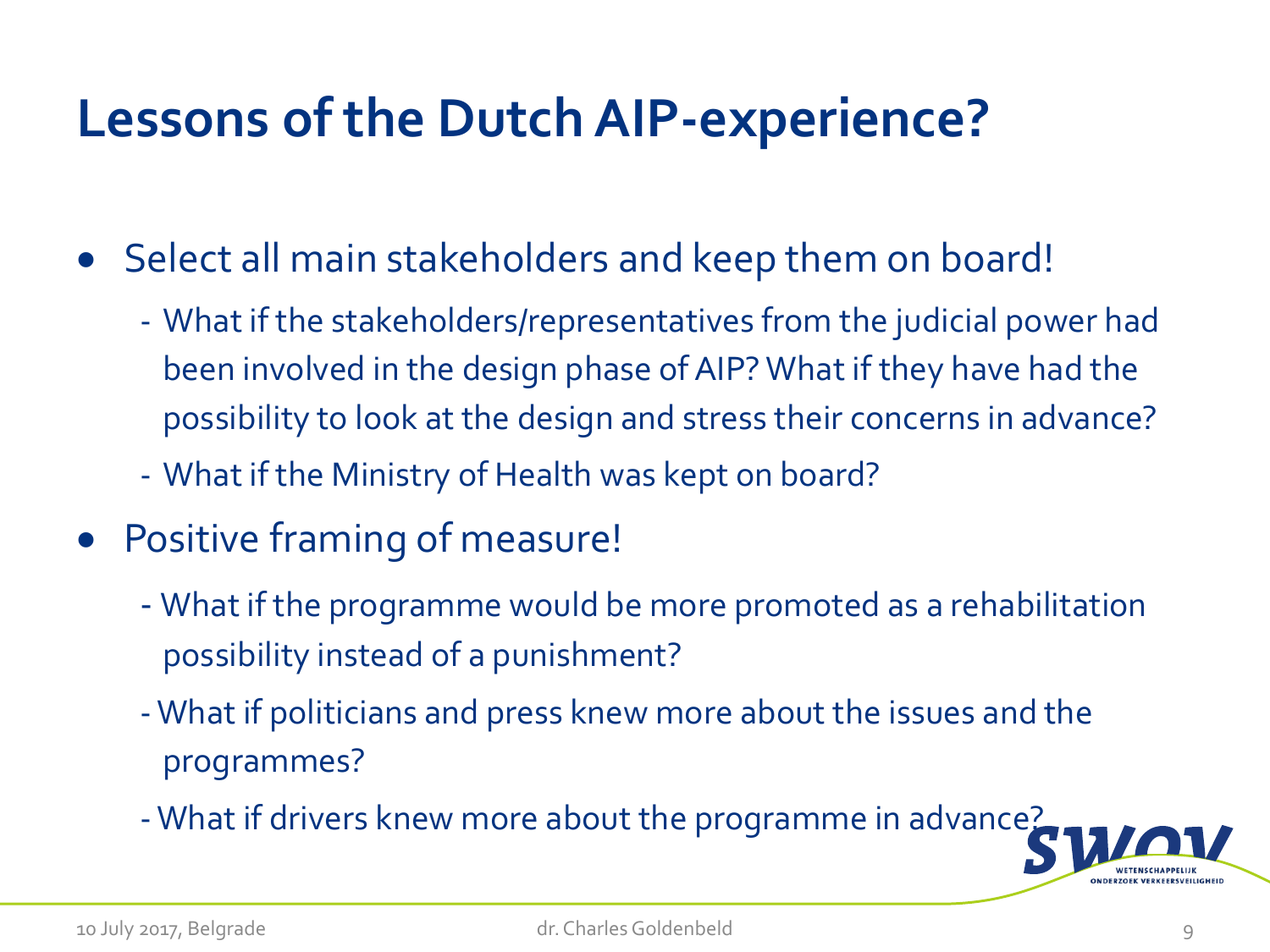#### **New future for the Dutch AIP**

- In October 2016 the Dutch Parliament decided that the Dutch AIP should return and that if the costs would be too high for offenders, the government should pay for the costs of the programme.
- Luckily the Netherlands gets a second chance of making a proven effective measure a success.
- The pillars of the AIP-measure should be built stronger. And this can only be achieved when there is a joint effort of all stakeholders, including the Ministry of Justice, the Ministry of Transport and the Ministry of Health.